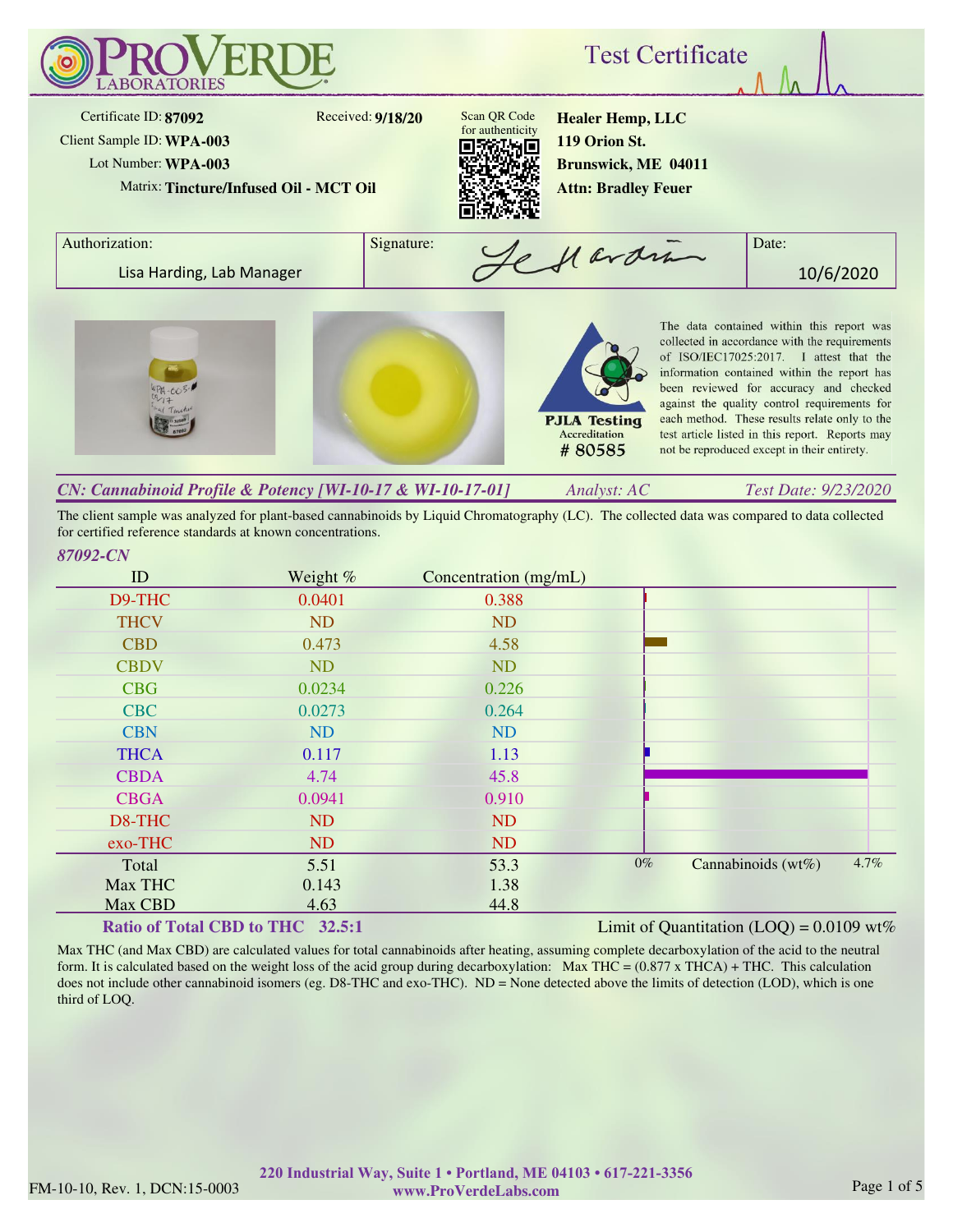| <b>HM: Heavy Metal Analysis [WI-10-13]</b> | <i>Analyst: CJS</i> | <i>Test Date: 9/29/2020</i> |
|--------------------------------------------|---------------------|-----------------------------|
|--------------------------------------------|---------------------|-----------------------------|

This test method was performed in accordance with the requirements of ISO/IEC 17025. These results relate only to the test article listed in this report. Reports may not be reproduced except in their entirety.

| 87092-HM       |         |                                     |      |     | Use Limits <sup>2</sup> ( $\mu$ g/kg) |               |
|----------------|---------|-------------------------------------|------|-----|---------------------------------------|---------------|
| Symbol         | Metal   | Conc. $\frac{1}{\mu}$ ( $\mu$ g/kg) | RL   | All | Ingestion                             | <b>Status</b> |
| As             | Arsenic | <b>ND</b>                           | 50.0 | 200 | 1,500                                 | <b>PASS</b>   |
| C <sub>d</sub> | Cadmium | <b>ND</b>                           | 50.0 | 200 | 500                                   | <b>PASS</b>   |
| Hg             | Mercury | N <sub>D</sub>                      | 50.0 | 100 | 1,500                                 | <b>PASS</b>   |
| Pb             | Lead    | ${\rm ND}$                          | 50.0 | 500 | 1,000                                 | <b>PASS</b>   |

1) ND = None detected above the indicated Reporting Limit (RL)

2) MA Dept. of Public Health: Protocol for MMJ and MIPS, Exhibit 4(a) for all products.

3) USP exposure limits based on daily oral dosing of 1g of concentrate for a 110 lb person.

| <b>MB1: Microbiological Contaminants [WI-10-26]</b> | <i><b>Analyst: RPF</b></i> | <i>Test Date: 9/22/2020</i> |
|-----------------------------------------------------|----------------------------|-----------------------------|
|-----------------------------------------------------|----------------------------|-----------------------------|

This test method was performed in accordance with the requirements of ISO/IEC 17025. These results relate only to the test article listed in this report. Reports may not be reproduced except in their entirety.

## *87092-MB1*

| Symbol | Analysis                                       | <b>Results</b>  | Units    | $Limits*$      | <b>Status</b> |
|--------|------------------------------------------------|-----------------|----------|----------------|---------------|
| AC     | <b>Total Aerobic Bacterial Count</b>           | $1000 \text{ }$ | CFU/g    | 100,000 CFU/g  | <b>PASS</b>   |
| CC.    | <b>Total Coliform Bacterial Count</b>          | $100^{\circ}$   | $CFU/\g$ | $1,000$ CFU/g  | <b>PASS</b>   |
| EB     | <b>Total Bile Tolerant Gram Negative Count</b> | $100^{\circ}$   | CFU/g    | $1,000$ CFU/g  | <b>PASS</b>   |
| YM     | Total Yeast & Mold                             | < 1000          | CFU/g    | $10,000$ CFU/g | <b>PASS</b>   |

Recommended limits established by the American Herbal Pharmacopoeia (AHP) monograph for Cannabis Inflorescence [2013], for consumable botanical products, including processed and unprocessed cannabis materials, and solvent-based extracts. Note: All recorded Microbiological tests are within the established limits.

| <b>MB2: Pathogenic Bacterial Contaminants [WI-10-10]</b> | Analyst: RPF | <i>Test Date: 9/23/2020</i> |
|----------------------------------------------------------|--------------|-----------------------------|
|----------------------------------------------------------|--------------|-----------------------------|

This test method was performed in accordance with the requirements of ISO/IEC 17025. These results relate only to the test article listed in this report. Reports may not be reproduced except in their entirety.

## *87092-MB2*

| Test ID    | Analysis         | <b>Results</b>  | Units     | $Limits*$    | <b>Status</b> |
|------------|------------------|-----------------|-----------|--------------|---------------|
| 87092-ECPT | E. coli $(0157)$ | <b>Negative</b> | NA        | Non Detected | <b>PASS</b>   |
| 87092-SPT  | Salmonella       | <b>Negative</b> | <b>NA</b> | Non Detected | <b>PASS</b>   |

Note: All recorded pathogenic bacteria tests passed.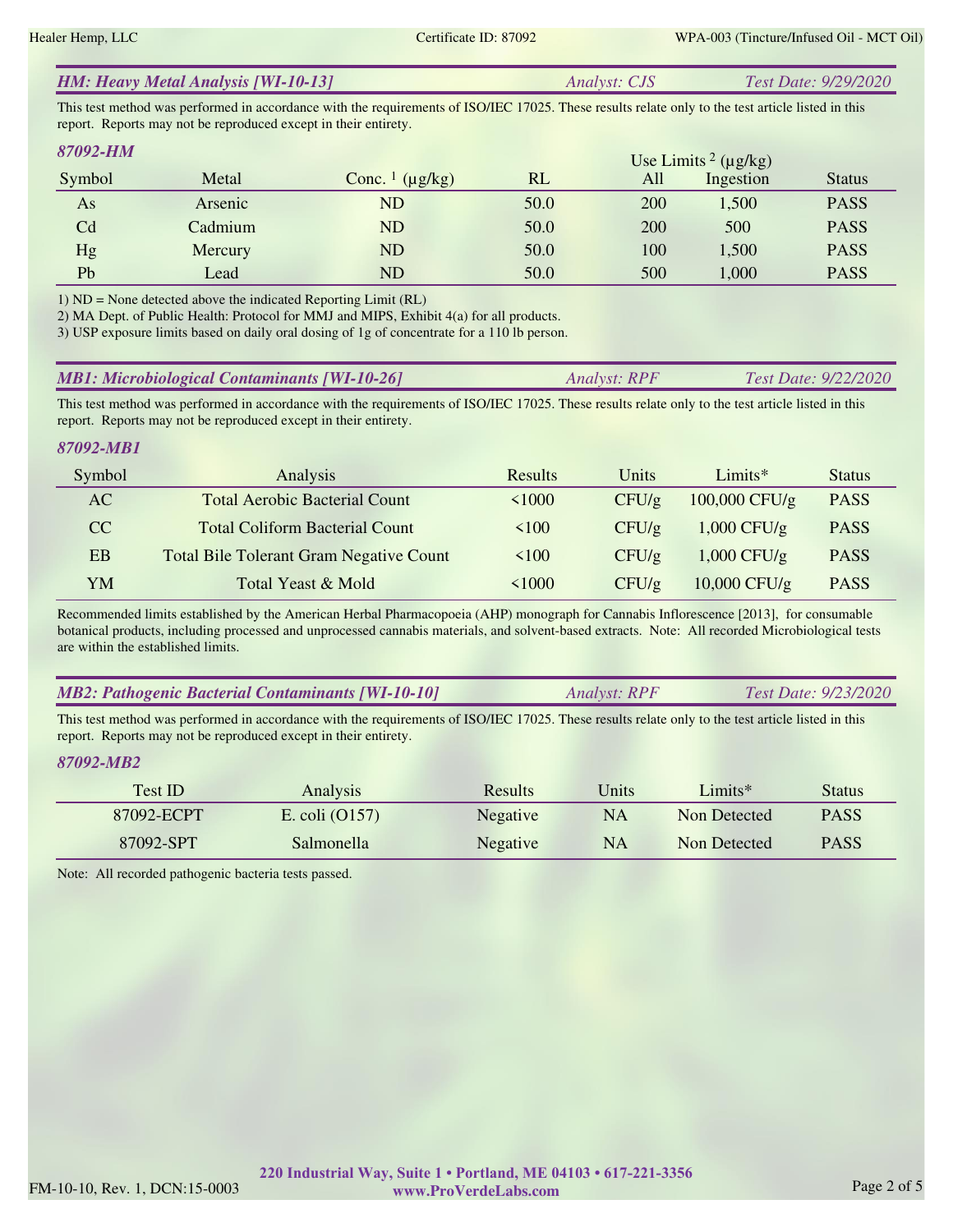| <b>MY: Mycotoxin Testing [WI-10-05]</b> | Analyst: AEG | <i>Test Date: 10/1/2020</i> |
|-----------------------------------------|--------------|-----------------------------|
|-----------------------------------------|--------------|-----------------------------|

This test method was performed in accordance with the requirements of ISO/IEC 17025. These results relate only to the test article listed in this report. Reports may not be reproduced except in their entirety.

#### *87092-MY*

| Test ID                 | Date      | <b>Results</b> | <b>MDL</b> | Limits        | Status <sup>*</sup> |  |
|-------------------------|-----------|----------------|------------|---------------|---------------------|--|
| Total Aflatoxin         | 10/1/2020 | < MDL          | 2 ppb      | $\leq$ 20 ppb | <b>PASS</b>         |  |
| <b>Total Ochratoxin</b> | 10/1/2020 | < MDL          | 3 ppb      | $\leq$ 20 ppb | <b>PASS</b>         |  |

## *PST: Pesticide Analysis [WI-10-11]*

*Analyst: LCH Test Date: 9/25/2020*

The client sample was anlayzed for pesticides using Liquid Chromatography with Mass Spectrometric detection (LC/MS/MS). The method used for sample prep was based on the European method for pesticide analysis (EN 15662).

#### *87092-PST*

| Analyte            | CAS           | Result | Units | <b>LLD</b> | Limits (ppb) | <b>Status</b> |
|--------------------|---------------|--------|-------|------------|--------------|---------------|
| Abamectin          | 71751-41-2    | ND     | ppb   | 0.20       | 300          | <b>PASS</b>   |
| Spinosad           | 168316-95-8   | ND     | ppb   | 0.10       | 3000         | <b>PASS</b>   |
| Pyrethrin          | 8003-34-7     | ND     | ppb   | 0.10       | 1000         | <b>PASS</b>   |
| Trifloxystrobin    | 141517-21-7   | ND     | ppb   | 0.10       | 30000        | <b>PASS</b>   |
| Spirotetramat      | 203313-25-1   | ND     | ppb   | 0.10       | 13000        | <b>PASS</b>   |
| Spiromesifen       | 283594-90-1   | ND     | ppb   | 0.10       | 12000        | <b>PASS</b>   |
| Piperonyl butoxide | $51-03-6$     | ND     | ppb   | 0.10       | 8000         | <b>PASS</b>   |
| Paclobutrazol      | 76738-62-0    | ND     | ppb   | 0.10       | 10           | <b>PASS</b>   |
| Myclobutanil       | 88671-89-0    | ND     | ppb   | 0.10       | 9000         | <b>PASS</b>   |
| Imidacloprid       | 138261-41-3   | ND     | ppb   | 0.10       | 3000         | <b>PASS</b>   |
| Imazalil           | 35554-44-0    | ND     | ppb   | 0.10       | 10           | <b>PASS</b>   |
| Fenoxycarb         | 72490-01-8    | ND     | ppb   | 0.10       | 10           | <b>PASS</b>   |
| Etoxazole          | 153233-91-1   | ND     | ppb   | 0.10       | 1500         | <b>PASS</b>   |
| <b>Dichlorvos</b>  | $62 - 73 - 7$ | ND     | ppb   | 3.00       | 10           | <b>PASS</b>   |
| Cyfluthrin         | 68359-37-5    | ND     | ppb   | 0.50       | 1000         | <b>PASS</b>   |
| <b>Bifenthrin</b>  | 82657-04-3    | ND     | ppb   | 0.20       | 500          | <b>PASS</b>   |
| <b>Bifenazate</b>  | 149877-41-8   | ND     | ppb   | 0.10       | 5000         | <b>PASS</b>   |
| Azoxystrobin       | 131860-33-8   | ND     | ppb   | 0.10       | 40000        | <b>PASS</b>   |

\* Testing limits for ingestion established by the State of California: CCR, Title 16, Division 42, Chapter 5, Section 5313. ND indicates "none detected" above the lower limit of detection (LLD). Analytes marked with (\*) indicate analytes for which no recovery was observed for a prespiked matrix sample.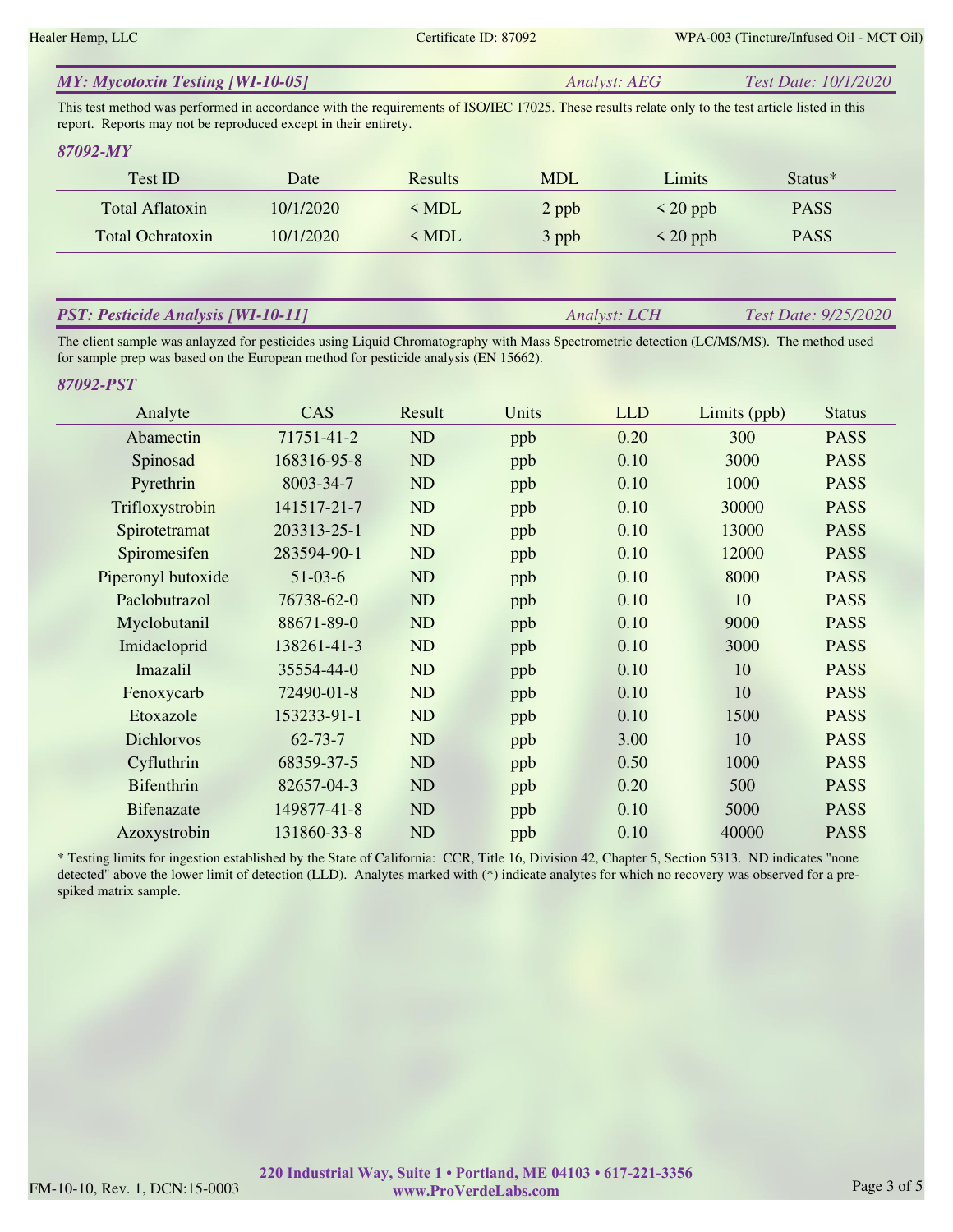*Analyst: AEG Test Date: 10/3/2020*

## *TP: Terpenes Profile [WI-10-27]*

Client sample analysis was performed using full evaporative technique (FET) headspace sample delivery and gas chromatographic (GC) compound separation. A combination of flame ionization detection (FID) and/or mass spectrometric (MS) detection with mass spectral confirmation against the National Institute of Standards and Technology (NIST) Mass Spectral Database, Revision 2017 were used. Chromatographic and/or mass spectral data were processed by quantitatively comparing the analytical peak areas against calibration curves prepared from certified reference standards.

## *87092-TP*

| Compound               | CAS            | Conc. $(wt\%)$ | Conc. (ppm)   | <b>Qualitative Profile</b> |
|------------------------|----------------|----------------|---------------|----------------------------|
| alpha-pinene           | $80 - 56 - 8$  | 0.0731         | 731           |                            |
| camphene               | $79-92-5$      | 0.0017         | 17.4          |                            |
| sabinene*              | 3387-41-5      | ND             | $\rm ND$      |                            |
| beta-myrcene           | $123 - 35 - 3$ | 0.313          | 3,130         |                            |
| beta-pinene            | 127-91-3       | 0.0338         | 338           |                            |
| alpha-phellandrene     | 99-83-2        | 0.0013         | 12.6          |                            |
| delta-3-carene         | 13466-78-9     | 0.0008         | 8.46          |                            |
| alpha-terpinene        | 99-86-5        | 0.0006         | 6.32          |                            |
| alpha-ocimene          | 502-99-8       | 0.0010         | 9.99          |                            |
| D-limonene             | 138-86-3       | 0.0360         | 360           |                            |
| p-cymene               | 99-87-6        | $\rm ND$       | $\rm ND$      |                            |
| cis-beta-ocimene       | 3338-55-4      | 0.0176         | 176           |                            |
| eucalyptol             | 470-82-6       | 0.0012         | 11.6          |                            |
| gamma-terpinene        | 99-85-4        | 0.0010         | 9.92          |                            |
| terpinolene            | 586-62-9       | 0.0096         | 96.0          |                            |
| linalool               | 78-70-6        | 0.0053         | 52.7          |                            |
| L-fenchone*            | 7787-20-4      | 0.0006         | 6.29          |                            |
| isopulegol             | 89-79-2        | <b>ND</b>      | ND            |                            |
| menthol*               | 89-78-1        | <b>ND</b>      | ND            |                            |
| geraniol               | $106 - 24 - 1$ | $\rm ND$       | $\mathbf{ND}$ |                            |
| beta-caryophyllene     | $87 - 44 - 5$  | 0.0712         | 712           |                            |
| alpha-humulene         | 6753-98-6      | 0.0183         | 183           |                            |
| cis-nerolidol          | 3790-78-1      | ND             | ND            |                            |
| trans-nerolidol        | 40716-66-3     | ND             | ND            |                            |
| guaiol                 | 489-86-1       | 0.0019         | 18.7          |                            |
| caryophyllene oxide    | 1139-30-6      | 0.0015         | 14.7          |                            |
| alpha-bisabolol        | 23089-26-1     | 0.0024         | 23.5          |                            |
| Total Terpene: 0.6 wt% |                |                | wt%           | 0.50<br>0.00<br>0.25       |

\* Certified reference standard not available for this compound. Concentration is estimated using the response factor from alpha-pinene. ND = None Detected. RL = Reporting Limit of 5 ppm.